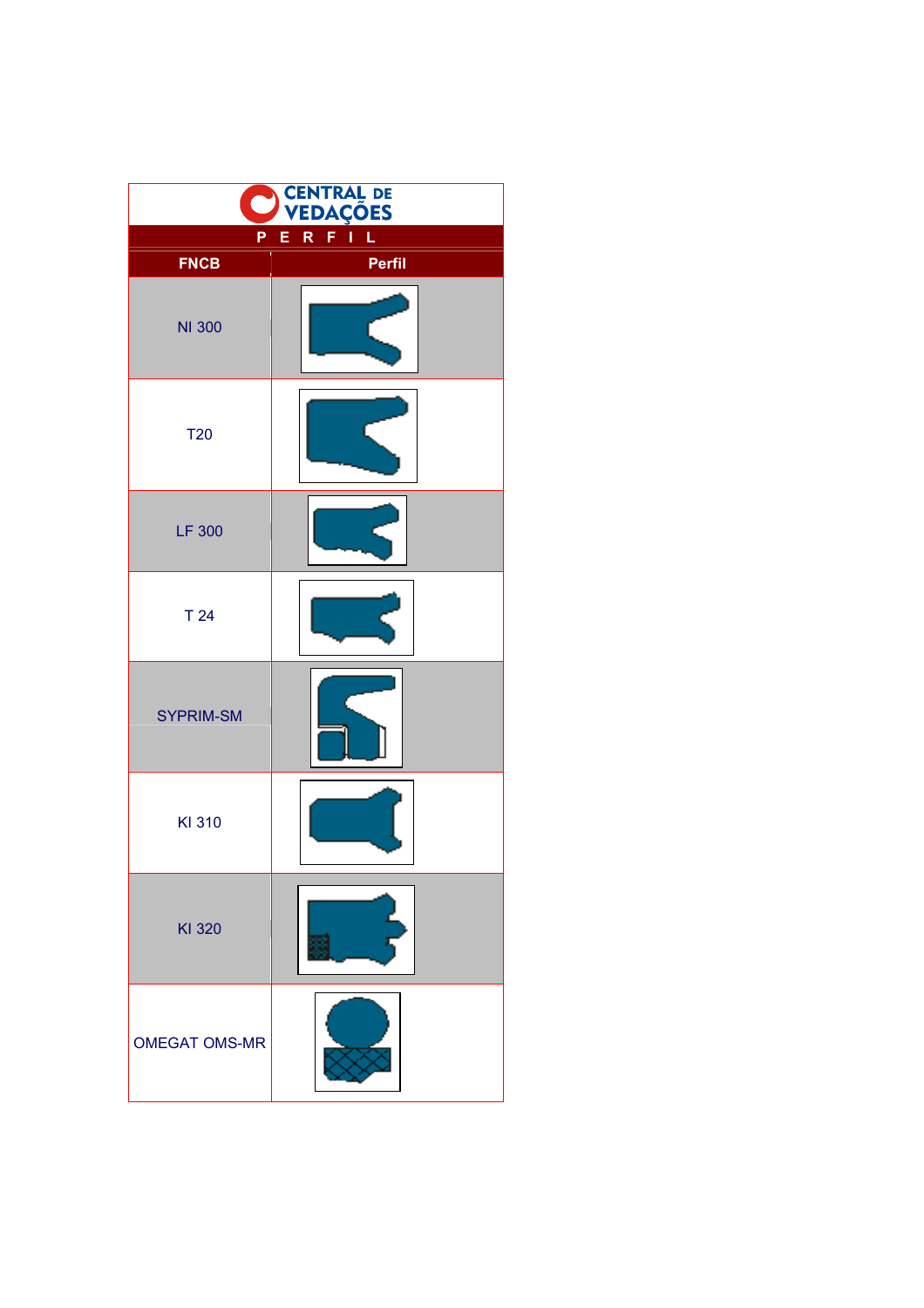|                            | <b>CENTRAL DE<br/>VEDAÇÕES</b> |
|----------------------------|--------------------------------|
| R<br>Ĺ<br>Ë<br>ī<br>P<br>F |                                |
| <b>FNCB</b>                | <b>Perfil</b>                  |
| <b>OMEGAT OMS-S</b>        |                                |
| <b>FORSEAL FOI</b>         |                                |
| T <sub>22</sub>            |                                |
| T <sub>23</sub>            |                                |
| <b>NI 150</b>              |                                |
| <b>NI 250</b>              |                                |
| <b>NI 400</b>              |                                |
| S <sub>8</sub>             |                                |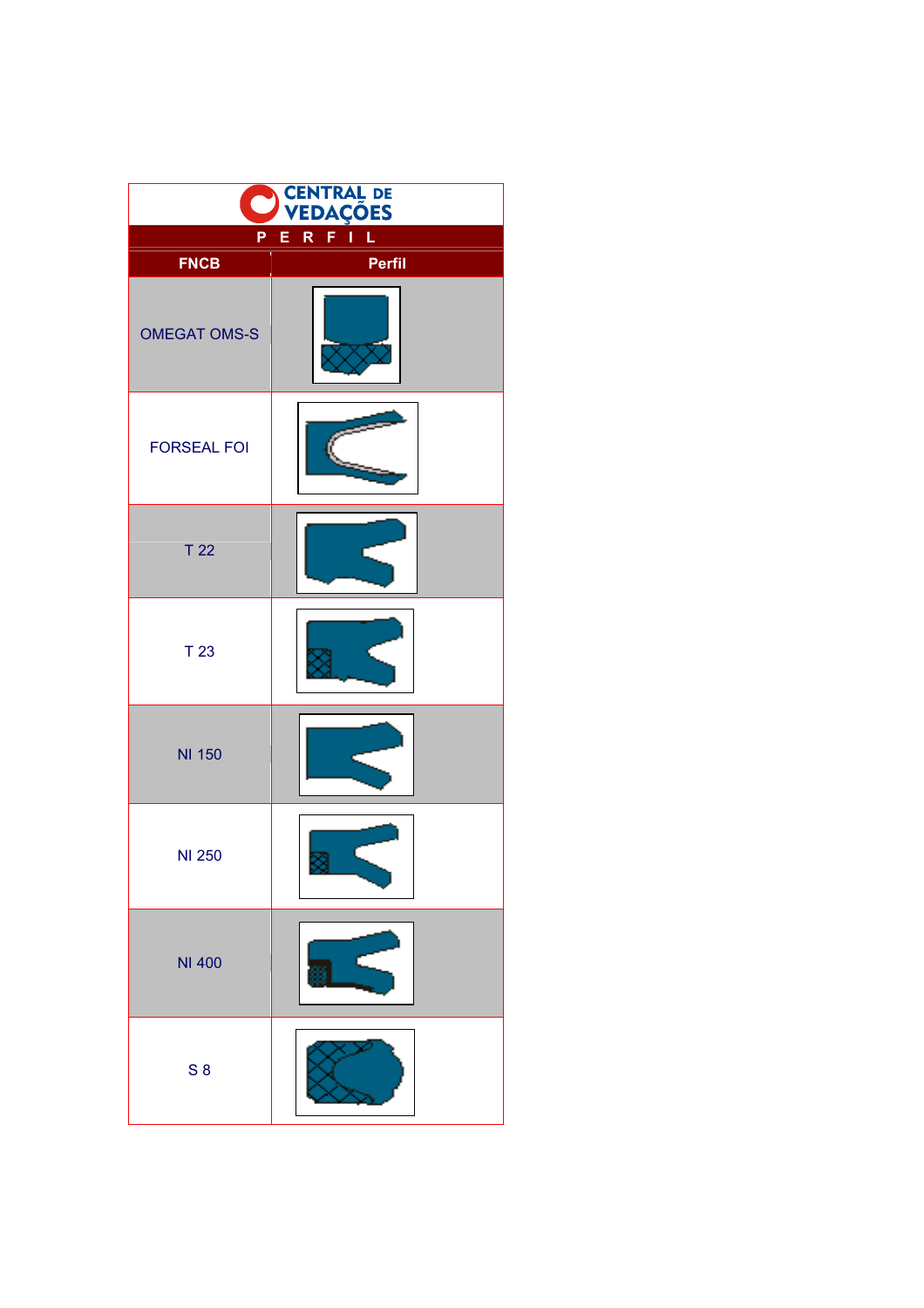| <b>CENTRAL DE</b><br><b>VEDAÇÕES</b> |                                                                 |
|--------------------------------------|-----------------------------------------------------------------|
| P                                    | R<br>F.<br>Ī<br>L<br>E                                          |
| <b>FNCB</b>                          | Perfil                                                          |
| <b>TFMI</b>                          |                                                                 |
| KI 520                               |                                                                 |
| ES                                   | Typ A<br>α α<br>ď<br>Тур В<br>ď<br>C<br>a<br>Typ C<br>٥<br>п    |
| <b>ESV</b>                           | Typ A<br>ď<br>Œ<br>٥<br>Тур В<br>d<br>п<br>Typ C<br>d<br>п<br>п |
| <b>TFW</b>                           |                                                                 |
| <b>SIMKO 300</b>                     |                                                                 |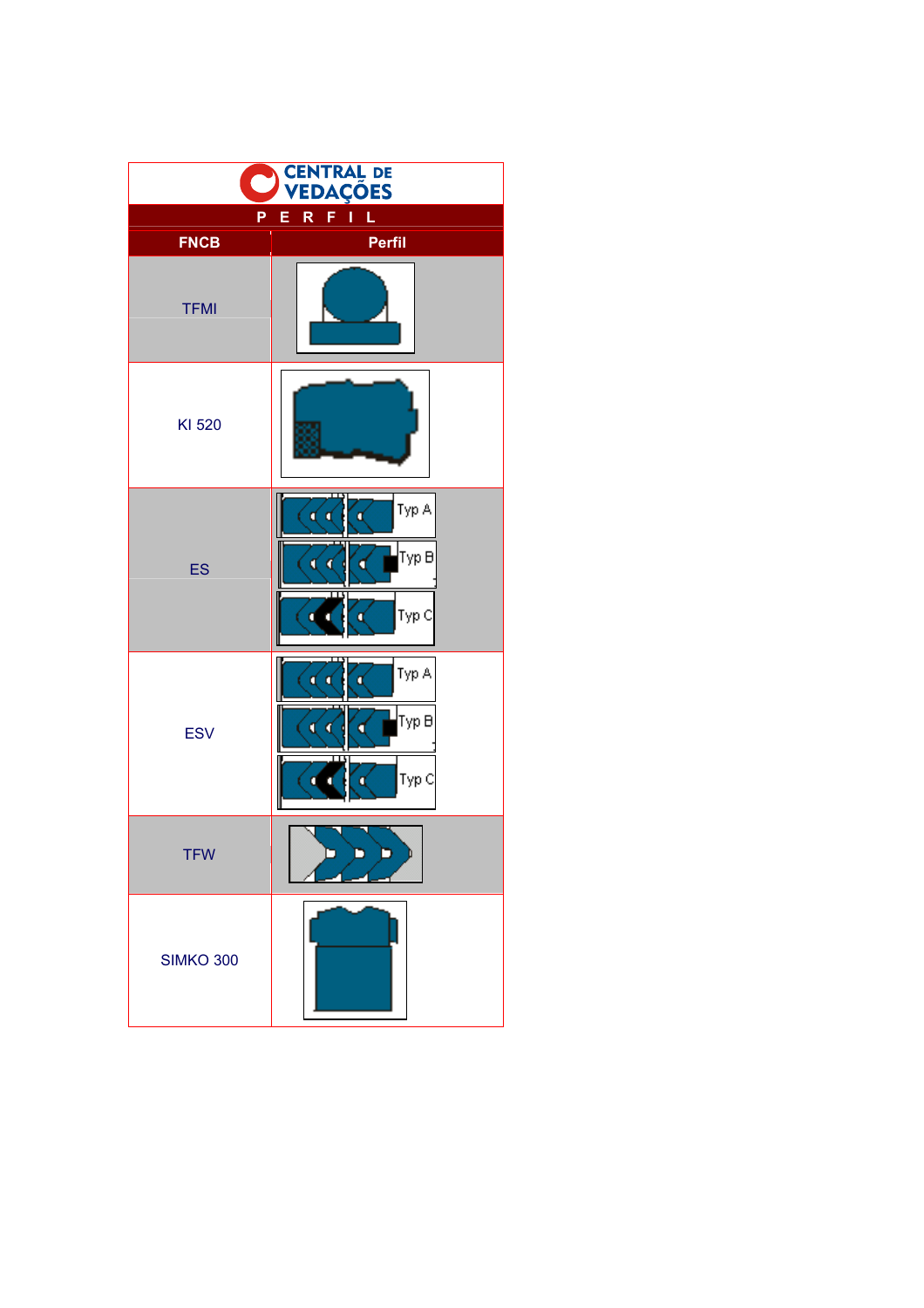|                            | <b>CENTRAL DE</b><br><b>VEDAÇÕES</b> |
|----------------------------|--------------------------------------|
| Ĺ<br>R<br>ī<br>E<br>Ρ<br>F |                                      |
| <b>FNCB</b>                | Perfil                               |
| <b>OMEGAT OMK-MR</b>       |                                      |
| <b>OMEGAT OMK S</b>        |                                      |
| L <sub>27</sub>            |                                      |
| L43                        |                                      |
| <b>OMK PU</b>              |                                      |
| <b>TFMA</b>                |                                      |
| <b>SIMKO 520</b>           |                                      |
| <b>SIMKO 320 X2</b>        |                                      |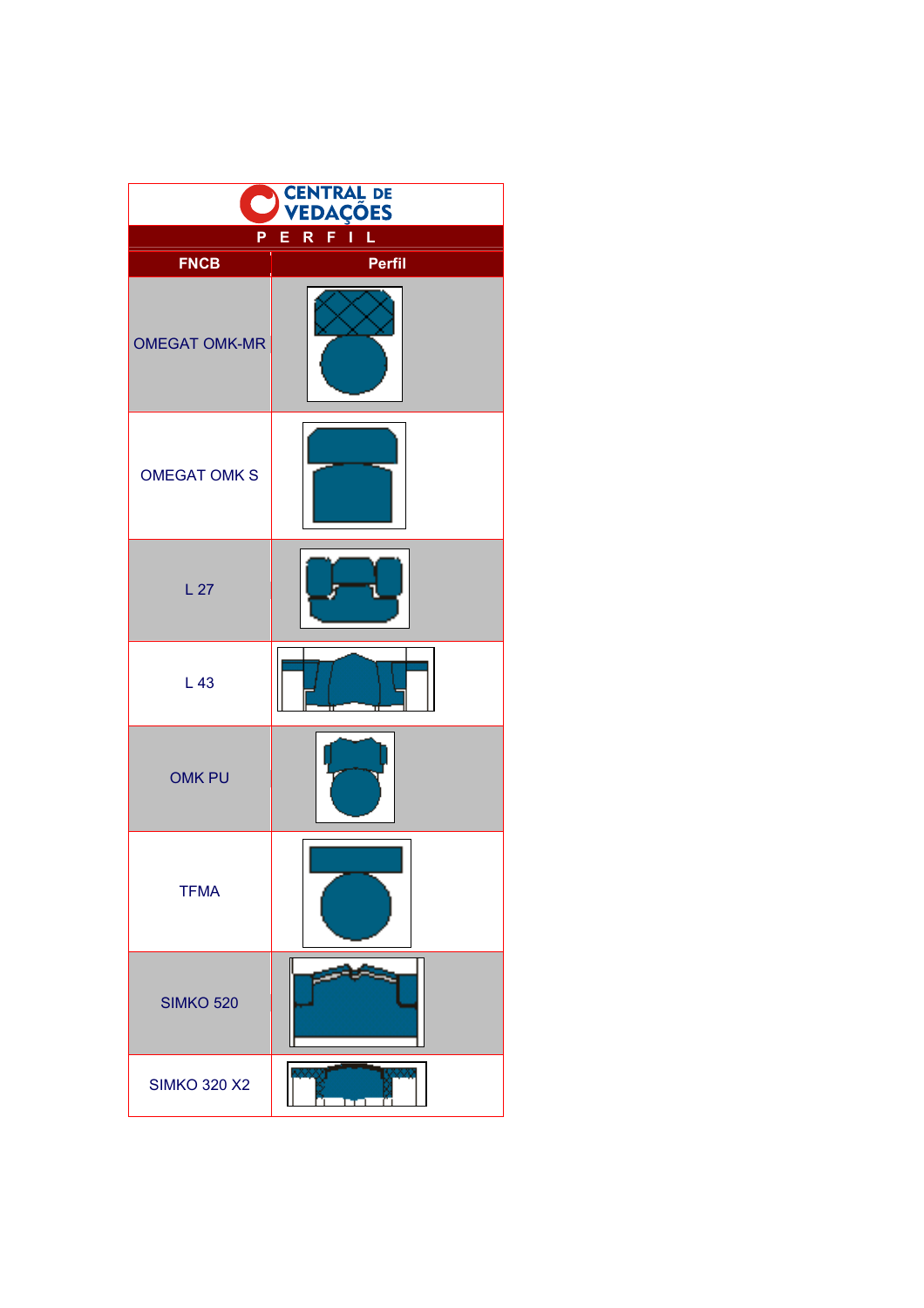| <b>CENTRAL DE</b><br><b>VEDAÇÕES</b> |                       |
|--------------------------------------|-----------------------|
| P                                    | R<br>Ĺ<br>Ï<br>E<br>F |
| <b>FNCB</b>                          | Perfil                |
| T <sub>19</sub>                      |                       |
| <b>TDUOH</b>                         | \$<br>Ò               |
| <b>NA 300</b>                        |                       |
| T <sub>18</sub>                      |                       |
| <b>OMEGAT OMK E</b>                  |                       |
| <b>OMEGAT OMK ES</b>                 |                       |
| <b>FOA</b>                           |                       |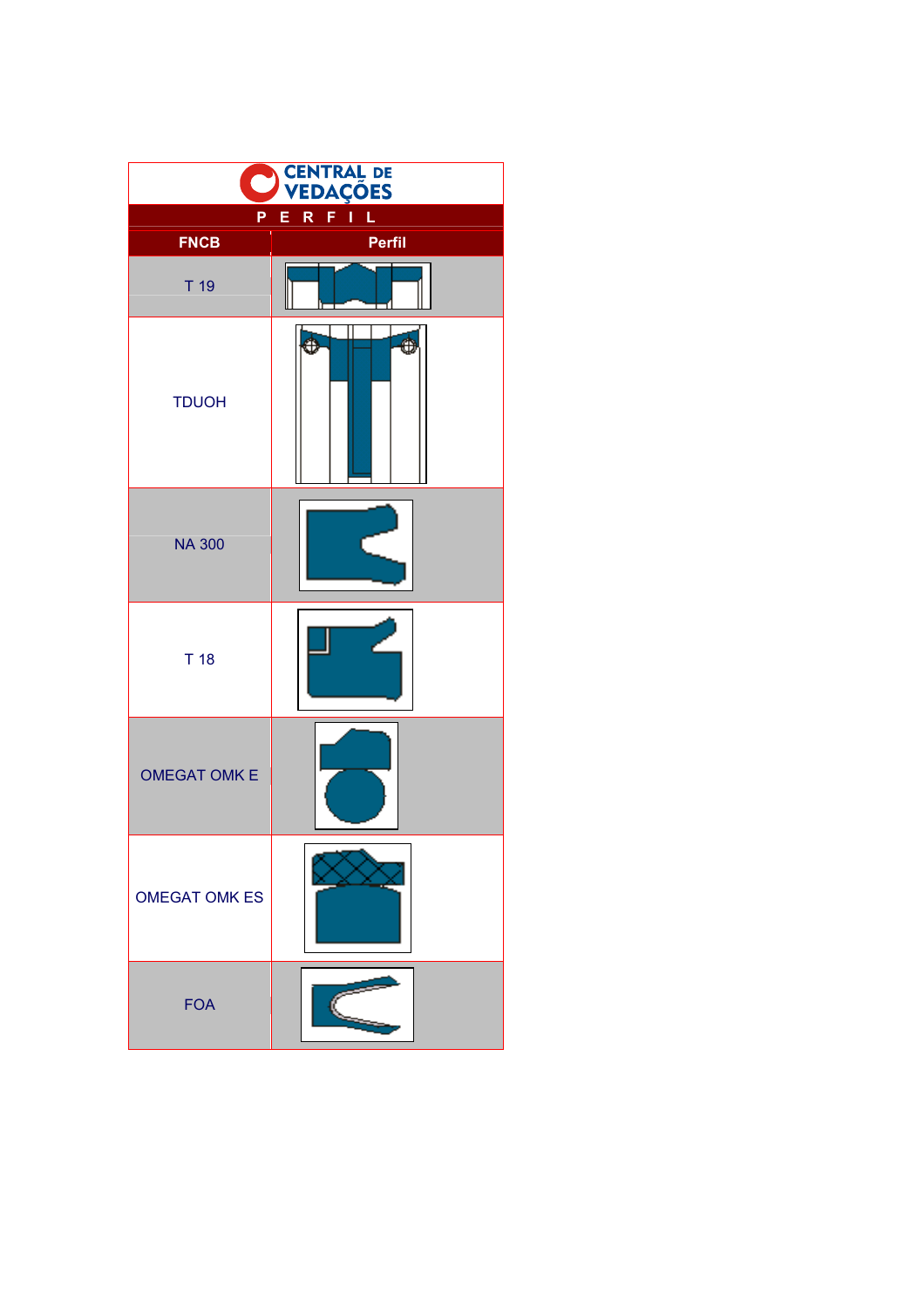| <b>CENTRAL DE<br/>VEDAÇÕES</b> |                       |  |
|--------------------------------|-----------------------|--|
| P                              | R<br>Ĺ<br>E<br>I<br>F |  |
| <b>FNCB</b>                    | Perfil                |  |
| <b>NA 150</b>                  |                       |  |
| <b>NA 250</b>                  |                       |  |
| <b>NA 400</b>                  |                       |  |
| N <sub>1</sub>                 |                       |  |
| N 100                          |                       |  |
| AUN <sub>1</sub>               |                       |  |
| <b>AUN 100</b>                 |                       |  |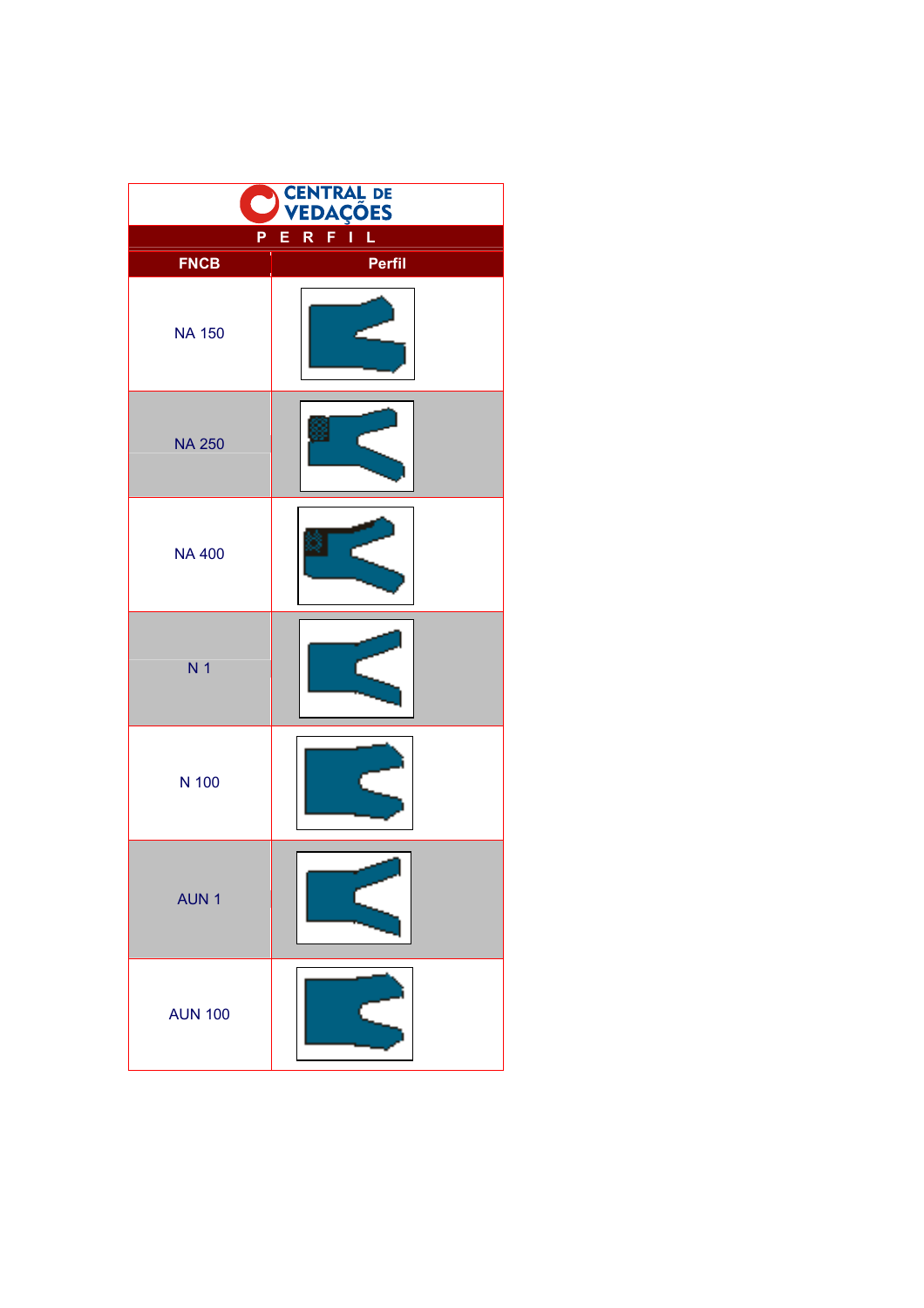|                      | <b>CENTRAL DE<br/>VEDAÇÕES</b> |
|----------------------|--------------------------------|
| P                    | Ĺ<br>R<br>Е<br>F<br>ı          |
| <b>FNCB</b>          | Perfil                         |
| <b>CUP T s/ MOLA</b> |                                |
| <b>CUP T c/ MOLA</b> |                                |
| EK                   |                                |
| <b>EKV</b>           |                                |
| <b>NIPSL</b>         |                                |
| <b>NIPSL 200</b>     |                                |
| <b>NIPSL 210</b>     |                                |
| <b>NIPSL 300</b>     |                                |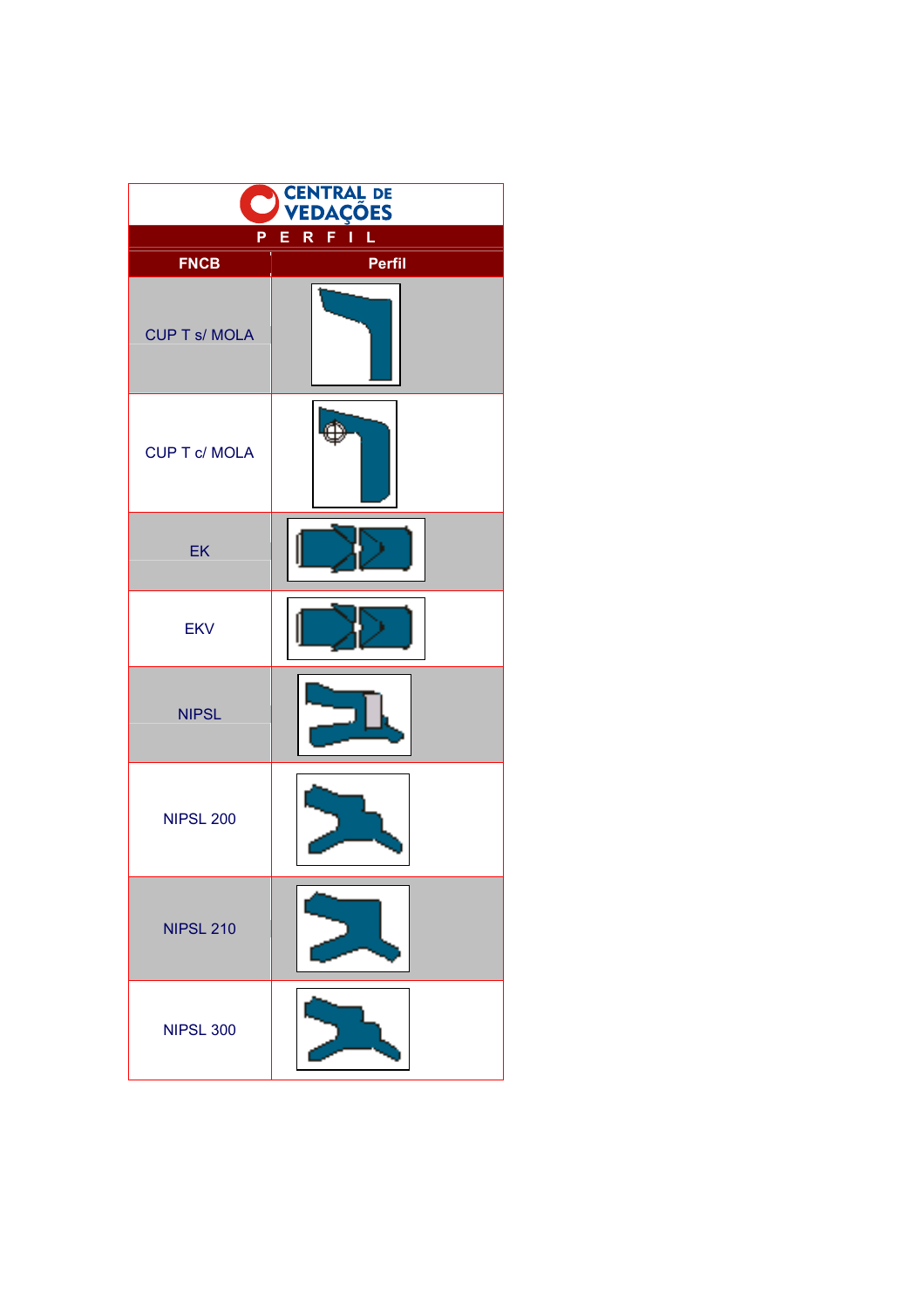|                  | <b>CENTRAL DE</b><br><b>VEDAÇÕES</b> |  |
|------------------|--------------------------------------|--|
| Ρ                | Ĺ<br>R<br>ī<br>E<br>F                |  |
| <b>FNCB</b>      | Perfil                               |  |
| <b>NIPSL 310</b> |                                      |  |
| <b>NIPSL 320</b> |                                      |  |
| <b>NIPSL SF</b>  |                                      |  |
| <b>AUNIP SL</b>  |                                      |  |
| <b>AIRZET PR</b> |                                      |  |
| <b>NAP 210</b>   |                                      |  |
| <b>NAP 300</b>   |                                      |  |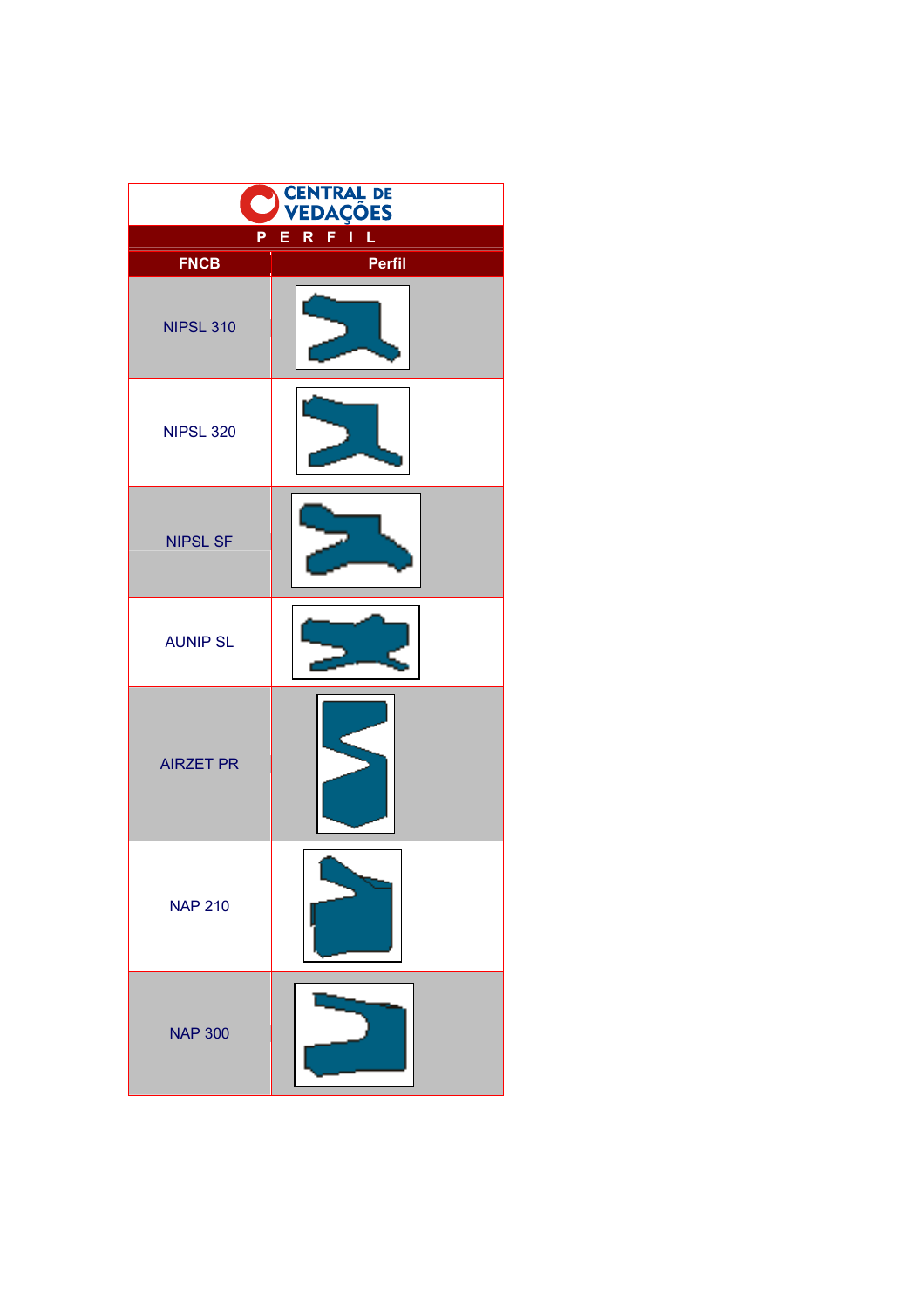| <b>CENTRAL DE</b><br><b>VEDAÇÕES</b> |                                             |
|--------------------------------------|---------------------------------------------|
| P                                    | $\overline{\mathsf{R}}$<br>Ĺ<br>Ë<br>ī<br>F |
| <b>FNCB</b>                          | <b>Perfil</b>                               |
| <b>NAP 310</b>                       |                                             |
| <b>NAPN</b>                          |                                             |
| <b>TDUOP</b>                         |                                             |
| <b>NADUOP</b>                        |                                             |
| <b>PNEUKO G</b>                      |                                             |